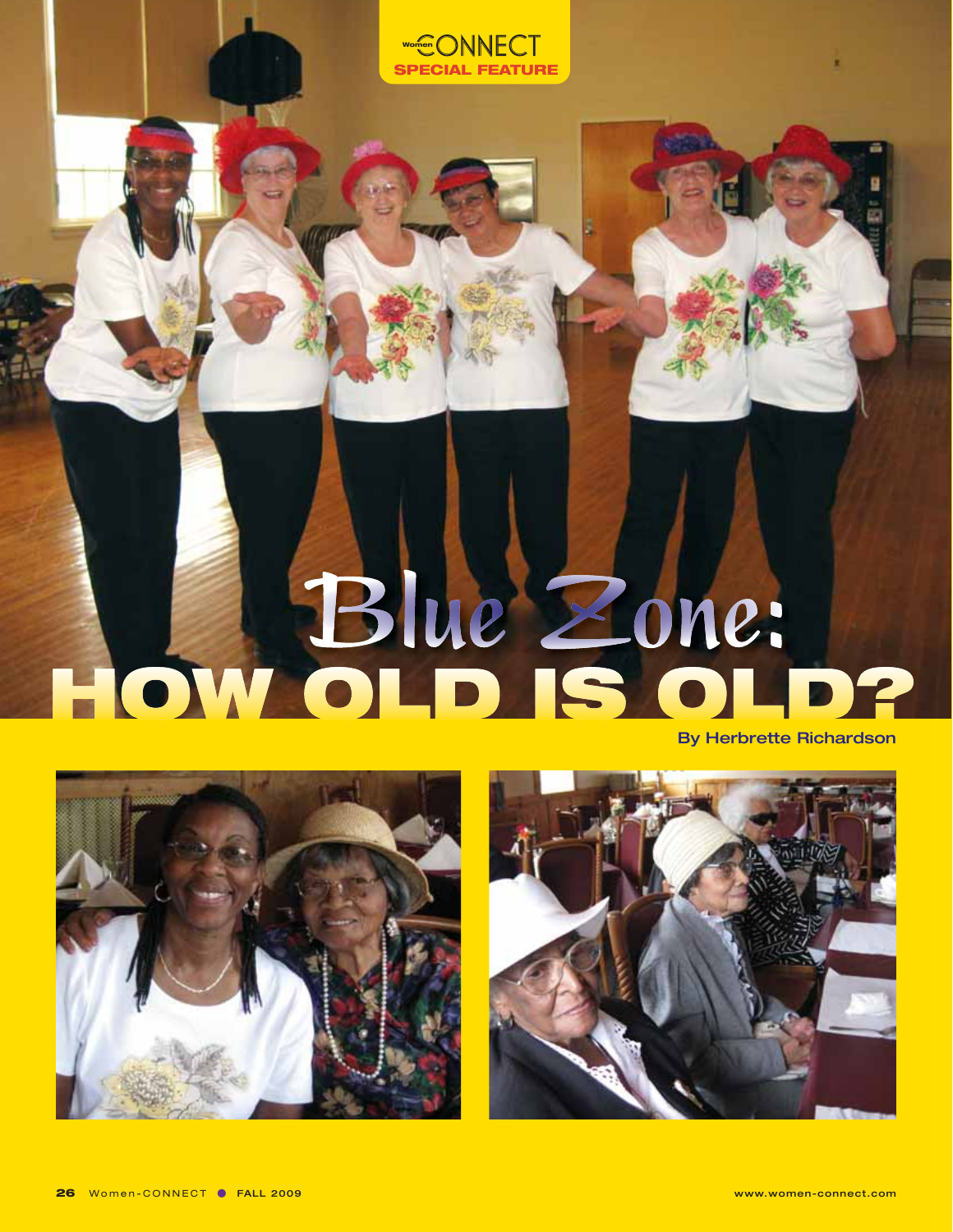

OVINGTON, VIRGINIA, came to the attention of my friend, Herbrette Richardson, when she began to search for a retirement community. Herbrette, a former educator and accomplished musician, writes: and accomplished r

I have lived in Washington, D.C., Lanham, Maryland, and Baltimore City and County for a total of 54 years. One weekend, my husband and I accompanied two friends on a visit to a relative of theirs in Clifton Forge, Virginia. As we traveled down Route 191, we thought the drive was peaceful and picturesque. We found the majestic beauty of the mountains breathtaking, and every prospect presented a picture pretty enough to be framed.

Prior to this trip, we had been considering several possible areas for relocation after retirement. Well, the mysterious magic of the mountains ended that search. It wasn't long before we went to a realtor, told her what we wanted and the price we were willing to pay, and she found exactly what we wanted in the town of Covington, Virginia. The town boasts a population of around 6,000 and approximately 100 churches (smile).

In 2005 we moved to Covington and began basking in the peace and tranquilly it offered. Not long after, we joined the First Baptist Church, where I was invited to play piano at the Sunday morning service. I accompany the Reverend Evelyn Harvey Spurlock, who is 96 years old.

Reverend Spurlock is also a member of the church's unique group called the Plus 90 Club. Other members include, Mrs. Cleo Williams (92); Mrs. Roberta Mack (93); Mrs. Florence Clinton-Simpson (95); and Mama Sue Payne (99). Our pastor, Reverend William Hickman once asked to join the club, but my mom (Mrs. Florence Clinton-Simpson; who also migrated to Covington after visiting me) told him, "Only when you turn 90."

The group offers support, continued involvement, and new experiences to its members, but only after you have reached age 90. While I have many years to go before that milestone, I too have always been an active person. So after settling into my new home, I called the League of Older Americans to inquire about their program schedule. I was referred to the local senior center, where director Patrice Coles sent me a calendar and helped me became a member at the center. At the time I was 55 and the youngest one there. We did arts and crafts, and I sometimes played the piano. Members attended nutrition class, had blood pressure readings, and, most importantly, made new friends. I opted out of playing bridge (smile), but its available for those who want it.

On the calendar from the senior center, I noticed a line dance class was being offered twice a week, so I joined and met more friends. My dance teacher, Mrs. Barbara Perdue, has been teaching for some 17 years and is 74 years young. The oldest in this class of 15 participants is 80 years old.

One of the students in my dance class invited me to join a Tuesday morning bowling league. I gladly accepted the invitation, and now I'm a rookie on a team surrounded by experienced bowlers–-all of whom are senior citizens.



**While on a recent visit to my high<br>
school friend Herbrette Richard-<br>
son (we are both 60 now), the fa-<br>
million ring of a telephone intervanted our school friend Herbrette Richardmiliar ring of a telephone interrupted our conversation. She answered, and the side of the exchange that I could hear went something like this, "yes ma'am . . . I'll contact them ma'am . . . okay I'll see you Sunday." My friend, who has always been full of life, got off the phone and excitedly began to tell me the story of the person on the other line.** 

**Her caller was 95 years old and was still in the practice of phoning her friends from church to check on them. This woman plays the piano for her church and belongs to a Plus 90 Club there. Of course at the mention of a Plus 90 Club, many questions came to my mind about the club's members. As it turns out, there are quite a few residents of Herbrette's city who have managed to live into in their 90s and remain active. My friend even shared a story about a woman who is 100 years old and had just recently retired.** 

**As fate would have it, not long before my visit, I had seen an Oprah special that featured Dan Buettner, author of The Blue Zone: Lessons for Living Longer from the People Who've Lived the Longest (2008). The "Blue Zone" is the term used to identify places where people live longer, healthier lives. This certainly appears to be the case in Covington, Virginia, where residents enjoy long lives, continued activity, reduced stress, and great relationships.** 



DONNA REID WASHINGTON Managing Editor of the Washington D.C. edition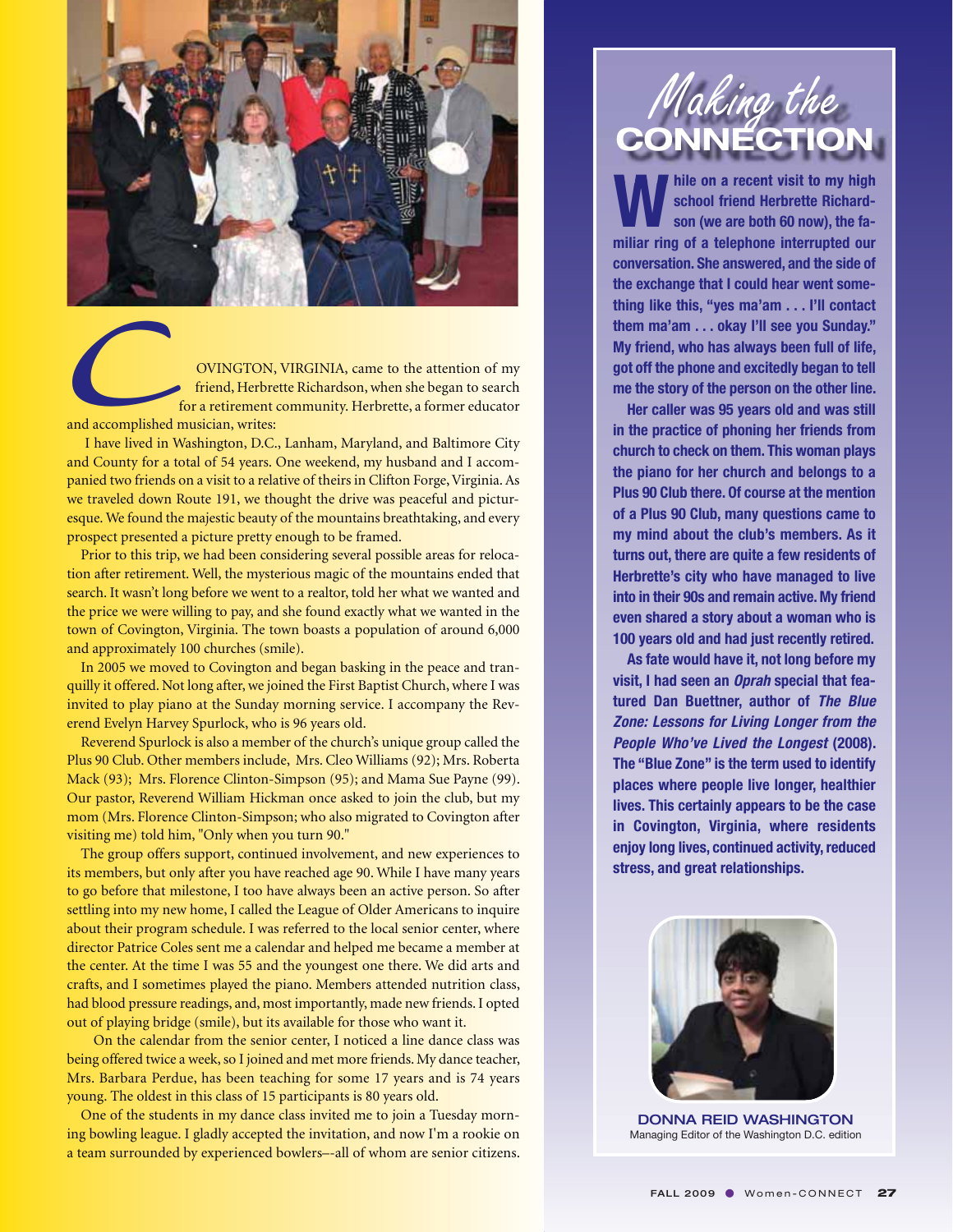I may not be the best bowler, but I keep my spirits high because the captain says it is all about having a good time.

Not long ago some of the members in my dance class asked me to get a red hat and a purple hat and join the Red Hatters. Once a month a group of ladies, mostly 55 and older, meet. Every time they get together, the ladies all wear a red hat, except on our birthday. That's when we wear the purple hat. What do we do? We eat, socialize, eat some more, and sometimes go on a trip. Our motto is "Live, Laugh, and Love."

So, "How old Is old?" and what is it in Covington, Virginia, that promotes longevity? I believe it's all about keeping physically fit, mentally active, and living stress free. Covington is a place that promotes that. Everybody waves and everyone is friendly and helpful. It's a city that wherever you go, that place becomes an opportunity to socialize—the post office, grocery store, or even Curves to name a few. Families are close knit and many residents were born here, raised their families here, and retired

here. The town is like a big family, and everyone knows and cares about everybody else.

When someone dies, traffic stops in all directions to honor the bereaved family. Often businesses close to allow employees to attend funerals, and they sometimes show up wearing their uniforms. Churches support each other and the community with activities and food for the needy. We have one elementary school, one middle school, one high school, and many residents are over the age of 55.

In Covington there are many and varied opportunities to volunteer, including within the church, at the Arts and Crafts Center, as a B.&O Railroad Greeter, reading stories in the library to young children, performing in Noon Day Concerts, and playing in The Alleghany Orchestra, which consists mostly of retirees.

Furthermore, a visit to the emergency room at the hospital does not mean a long wait. We seldom hear police sirens, because no one is in the way. Horns don't blare because of slow commuters; the speed limit is 35 mph and there is no traffic.

Entertainment comes in a variety of forms that include outdoor festivals, fairs, parades, concerts, baseball games, golf, and the annual antique car show that closes Main Street every year. Covington is unapologetic about its slow, southern pace. We love living here and take pleasure in responding to the comment "You are too old " with, "How old is Old?"

At a birthday party for one of the Plus 90 members, who was turning 99, one of the party goers, also in her 90s, got up to leave the table. As she did, she looked back at her girlfriends and said, "Don't do anything I wouldn't do." Then she smiled and walked away.

So really, "How old is old?" ❖



Herbrette Clinton Richardson is a retired music teacher of 33 years, pianist, and an active worker in her church and community. She is married to Norman A. Richardson of Baltimore, MD and they have only one son, Dante' Richardson, M.D.





**Nestled in what is now known as Alleghany County, Covington, Virginia, might** well qualify as a "Blue Zone." Just west of Lexington and near the border of West Virginia, Covington was once a vast frontier land where hunte **well qualify as a "Blue Zone." Just west of Lexington and near the border of the Shawnees, Susquehannocks, and Iroquois nations would roam in search of elk, buffalo, dear, bear, puma, and wolf. Yet like all wilderness areas of what would eventually be the eastern United States, this changed with the advance of white settlers to the area in the 1740s.** 

**Covington, Virginia**

**Progress went slowly for that area of Virginia, however, because it would be another 70 years before lots for a full-scale settlement would go on sale. In 1817 the town was christened Covington, after Brigadier General Leonard Covington, a War of 1812 hero. The general was mortally wounded while fighting King George's troops on November 11, 1813, during the Battle of Chryslers Field in Canada.**

**Not long after Covington was founded, Alleghany County was formed out of tracts of land absorbed from Botetourt, Bath, and Monroe Counties. Covington, an agricultural community, grew slowly, with only 43 houses on two streets by 1855. That would all change in the 1890s, when the first industries arrived. The Covington Iron Furnance began operation in 1891, followed by Deford Tannery, then E.M. Nettleton mill, and the Covington Machine Shops. Two flour mills, two brick yards, and the Alleghany Pin and Bracket Company further enhanced the economic boom. As a result, Covington's population jumped from 704 in 1890 to 2,950 in just ten years.**

**Covington continued to attract industrial enterprises, and in 1902 the municipality was designated the county seat of Alleghany County. Fifty years later the town grew into a city, and by 2008, according to the census of that year, the population had swelled to 6,120. Covington is big enough to offer a variety of services and culture, yet remains small enough to charm.**